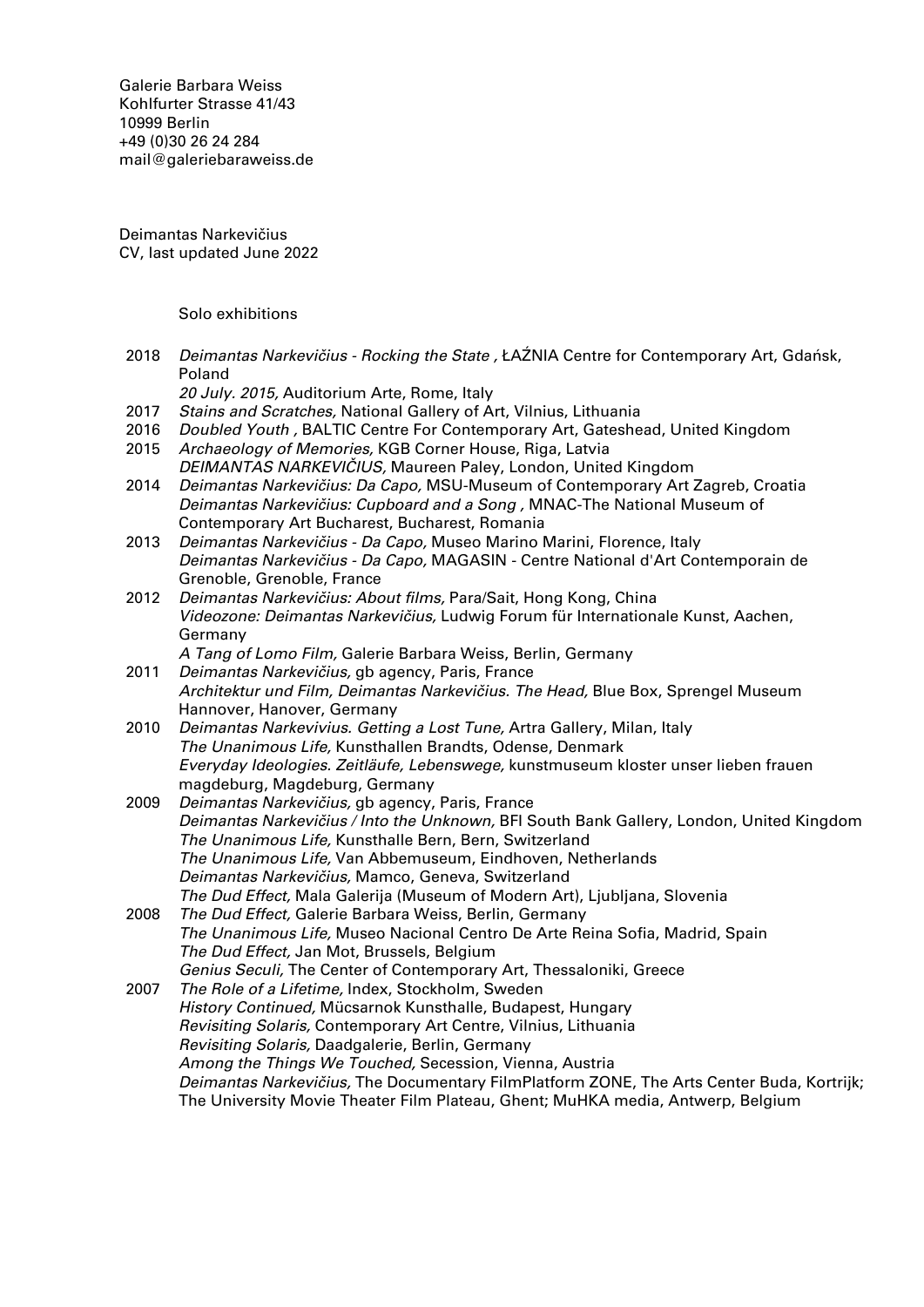- 2006 Deimantas Narkevičius, Screening, Musée National d'Art Moderne, Centre Pompidou, Paris, France This not What you See, Gallery of Contemporary Art Bunkier Sztuki, Kraków, Poland Plug In, Van Abbemuseum, Eindhoven, Netherlands Once in the XX Century, Arnolfini, Bristol, United Kingdom Deimantas Narkevičius, Galerie für Zeitgenössische Kunst, Leipzig, Germany Instead of Today, gb agency, Paris, France 2005 Once in the XX Century, Akademie der Kunst, Berlin, Germany 2004 Two Sculptures, CAC, Contemporary Art Center, Vilnius, Lithuania Deimantas Narkevičius, Films screening, Tate Modern, London, United Kingdom Deimantas Narkevičius, Foksal Gallery, Warsaw, Poland Deimantas Narkevičius, Galerie der Stadt Schwaz, Schwaz, Switzerland Deimantas Narkevičius Screenings, Roseum Contemporary art Center, Malmö, Sweden
- Legend Coming True, Musée d'Art et d'Histoire du Judaïsme, Paris, France 2003 The Role of a Lifetime, Art and Sacred Places, St. Peters Church, Brighton, United Kingdom Kaimietis, Jan Mot, Brussels, Belgium Either True or Fictitious, Frac des Pays de la Loire, Carquefou, France Energy Lithuania, LISTE 03, gb agency, Basel, Switzerland
- 2002 Deimantas Narkevičius, gb agency, Paris, France Deimantas Narkevičius' Project, Kunstverein, Munich, Germany
- 2001 Energy Lituania, Jan Mot, Brussels, Belgium Deimantas Narkevičius, Lithuanian Pavilion, 49th Venice Biennial, Venice, Italy One day film and video screenings, Moderna Museet, Stockholm, Sweden
- 2000 8 x 16 x 35, Contemporary Art Centre, Vilnius, Lithuania
- 1994 Unforced Reality, Akademija Gallery, Vilnius, Lithuania

## Group exhibitions

- 2019 Power, Truth and Post-Truth, Haifa Museum of Art, Haifa, Israel<br>2018 Archaeology of the Screen, Kumu Art Museum, Tallinn, Estonia
- Archaeology of the Screen, Kumu Art Museum, Tallinn, Estonia Here We Meet, The Galaxy Museum of Contemporary Art, Chongqing, China VideoVideo, 9th Edition Festival Video Art In Burgandy, Bonnay, France The Future Is Certain; It's the Past Which Is Unpredictable, Blaffer Art Museum, Houston, USA Motherland in Art, Mocak Museum of Contemporary Art, Krakow, Poland
- 2016 Staub/Huillet/Weiss. Fremdheit gegenüber unserer engen, vertrauten Welt, Temporary Gallery, Cologne, Germany Labor relations, Wrocław Contemporary Museum, Wrocław, Poland Deimantas Narkevičius - Books on Shelves and Without Letters, Bergamo Film Meeting, Sala alla Porta Sant'Agostino, Bergamo, Italy ILLUMINATION, Louisiana Museum of Modern Art, Humlebaek, Denmark Auf den Schultern von Giganten, Kunsthalle Mainz, Mainz, Germany Žilvitis, Gallery Vartai, Vilnius, Lithuania 2015 BALAGAN!! Contemporary Art from the Former Soviet Union, various venues, Berlin
- Germany Networked -10th Kaunas Biennial, various venues, Kaunas, Lithuania Black Bandits, Haus am Lützowplatz, Berlin, Germany The Future of Memory, Kunsthalle Wien, Vienna, Austria 1989, Galerie Barbara Weiss, Berlin, Germany
- 2014 Kunst/Geschichten, Museum der Moderne, Salzburg, Austria Manifesta 10, The State Hermitage Museum of the City of St. Petersburg, Russia A PARADISE BUILT IN HELL, Kunstverein in Hamburg, Hamburg, Germany All that falls, Palais de Tokyo, Paris, France Cupboard and a Play, gb agency, Paris, France Museum as Hub: Report on the Construction of a Spaceship Module, The New Museum, New York, USA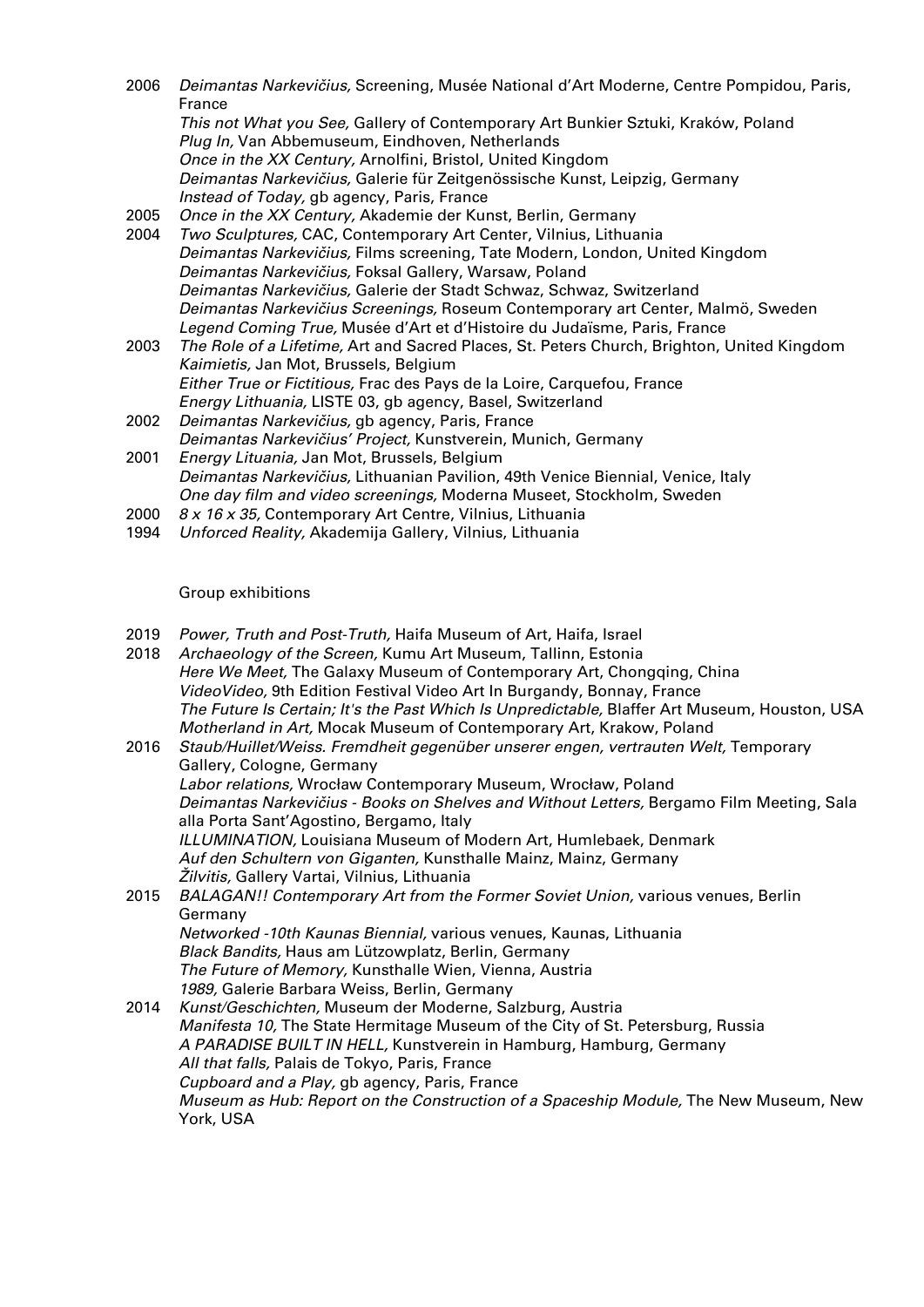2013 The Way of the Shovel: Art as Archaeology, Museum of Contemporary Art Chicago, Chicago, USA

Thomas Schütte Danh Vo: Das Reich ohne Mitte, Kunsthalle Mainz, Mainz, Germany Arte: Affari, Lavoro o Perditempo, Furini Arte Contemporanea, Rome, Italy Part of a Larger Whole, Lithuanian Contemporary Art - Contemporary Art Centre (CAC), Vilnius, Lithuania

- 2012 Performing Histories, MoMA, The Museum of Modern Art, New York, USA Modern Monsters/Death and Life of Fiction, Taipei Biennial 2012, Taipei, Taiwan Day for Night: Between Reality and Illusion, City University, New York, USA Prestige: Phantasmagoria Now, KCCC, Klaipeda, Lithuania You are not alone, Artaids, BACC, Bangkok Art Culture Center, Bangkok, Thailand Un Nouveau festival, Centre Pompidou, Musée National d'Art Moderne, Paris, France Paris-Vilnius, un regard sur la photographie lituanienne contemporaine, Ecole Nationale des Beaux-Arts, Paris, France Restricted Sensation, Forum Expanded, 62. Internationale Filmfestspiele Berlin, Berlin, Germany Session 3: Rethinking the family archive in Inaki Bonillas and Deimantas Narkevičius, La Virreina Centre de la Imatge, Barcelona, Spain Affinités, déchirures & attractions, Frac Alsace, Musée Würth, Erstein, France Rearview Mirror: New Art from Central And Eastern Europe, The Power Plant, Toronto, Canada Ecologies of Image, MUSAC, Leon, Spain Die Sammlung in Auktion. Mediale Werke von Vito Acconci bis Simon Starling, Museion – Museum für moderne und zeitgenössische Kunst, Bozen, Italy Restricted Sensation, Tiger Awards Competition for Short Films, International Film Festival Rotterdam, Netherlands
- 2011 Au grenier, 4 pièces de mémoire, Musée départemental d'art contemporain de Rochechouart, Rochechouart, France

Tür an Tür. Polen – Deutschland. 1000 Jahre Kunst und Geschichte, Martin-Gropius Bau, Berlin, Germany

Auditorium Moscow. A sketch for a Public Space, Belie Palaty, Moscow, Russia Ostalgia, New Museum, New York, USA

You are not alone, The Joan Miró Foundation, Barcelona, Spain History in Art, Museum of Contemporary Art in Krakow, Krakow, Poland Weltraum. Die Kunst und ein Traum, Kunsthalle Wien, Halle 1, Vienna, Austria The Pilgrim, the Tourist, the Flaneur (and the worker), Play Van Abbe Part 4, Van Abbemuseum, Eindhoven, Netherlands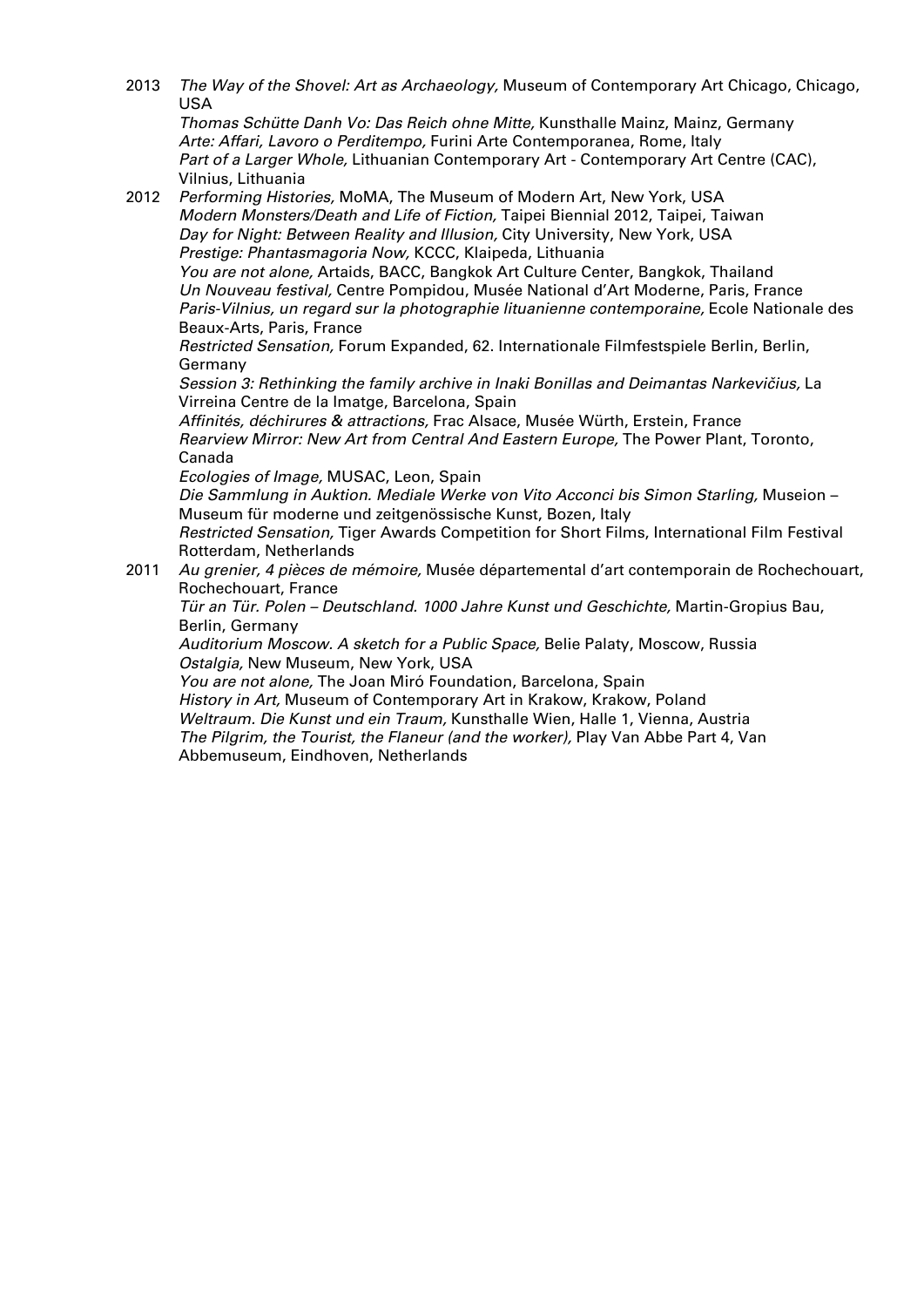2010 SENT BY MAIL, Luc Tuymans: A vision of Central-Europe, Groeningemuseum, Brügge, Belgium

A Million and one days, National Gallery of Art, Vilnius, Lithuania Building Memory, The Center for Contemporary Art, Rachel & Israel Pollak Gallery, Tel Aviv, Israel

There's Always a Cup of Sea to Sail In, The 29th Sao Paulo Biennial, Sao Paulo, Brasil Vidéothèque éphémère-Faux Amis, Jeu de Paume, Paris, France

Yesterday Will Be Better, Taking Memory Into the Future, Aargauer Kunsthaus, Aargau, Switzerland

Shockworkers of the Mobile Image, 1. Ural Industrial Biennial, House of Print, Ekaterinburg, Russia

All That Is Solid Melts Into Air: The Social at the Berardo Collection, Museu Colecção Berardo, Lisboa, Portugal

Trust, Media City Seoul 2010, Seoul Museum of Art, Seoul, South Korea

The Promises of the Past, Centre Pompidou, Paris, France

The Science of imagination, Ludwig Museum Budapest, Budapest, Hungary

Art Always Has Its Consequences, Museum of Contemporary Art, Zagreb, Croatia

Into the Unknown, Ludlow 38, Goethe Institut New York, USA; European Kunsthalle, Cologne, Germany

Che Cosa Sono Le Nuvole, Museion, Museum of modern an contemporary art Bozen, Italy The Boy Who Cried Wolf (Leftly, Righty), gb agency, Paris, France

Star City. The Future under Communism, Nottingham Contemporary, Nottingham, United Kingdom

Documentalist, Collective Gallery, Edinburgh, United Kingdom

Everyday Ideologies – Zeitläufe, Lebenswege, Kunstmuseum Kloster Unser Lieben Frauen, Magdeburg, Germany

Transformation im Film, Filmreihe, Museum Karlshorst, Berlin, Germany SENT BY MAIL, Galerie Barbara Weiss, Berlin, Germany

2009 Amerikana, Neue Gesellschaft für Bildende Kunst, Berlin, Germany What, How & Whom, 11th International Istanbul Biennial, Istanbul, Turkey ATLANTIS I – Hidden Histories – New Identities, XVI. Rohkunstbau, Schloss Marquardt, Potsdam, Germany

Jeffmute, Mamco, Musée d'Art et Contemporain, Geneva, Switzerland

2008 For Your Eyes Only, on tour 2008/2009, Collections Frac Nord – Pas de Calais: Fundacio Sunol, Barcelona; Netwerk, Centrum voor hedendaagse kunst, Aalst; Shanghai Zendai Moma, Shanghai; Venice Video Art Fair, Venice; Le Fresnoy, Tourcoing; Lothringer 13, Städtische Kunsthalle München, Munich, Germany

Lieux de vie – Mémoire et phantasme de l'enracinement, Abbaye Saint-André, Centre d'art contemporain, Meymac, France

The Greenroom, The Hessel Museum and The Center for Curatorial Studies at Bard College, Annandale-on-Hudson, USA

Cinema Indeed – Narratives and Projections, Screening, Institute Itaú Cultural, São Paulo, Brasil

ArtFocus 2008, International Biennial of Contemporary Art, Jerusalem, Israel The Vincent Award 2008, Stedelijk Museum, Amsterdam, Netherlands Like an Attali Report, but Different, Kadist Art Foundation, Paris, France

WANÅS 2008: Loss, The WANÅS Foundation, Knislinge, Sweden

Modern Ruin, Gallery of Modern Art, Brisbane, Australia

You Are My Mirror 2: les lendemains n'ont pas chanté, 49 NORD 6 EST – Frac Lorraine, Metz,

France

Screenings, Pro Arte Foundation, Helsinki, Finland

Yes, No & Other Options, Art Sheffield 08, Sheffield, United Kingdom

Fusion/Confusion, Museum Folkwang, Essen, Germany

Working Men, Galerie Analix Forever, Geneva, Switzerland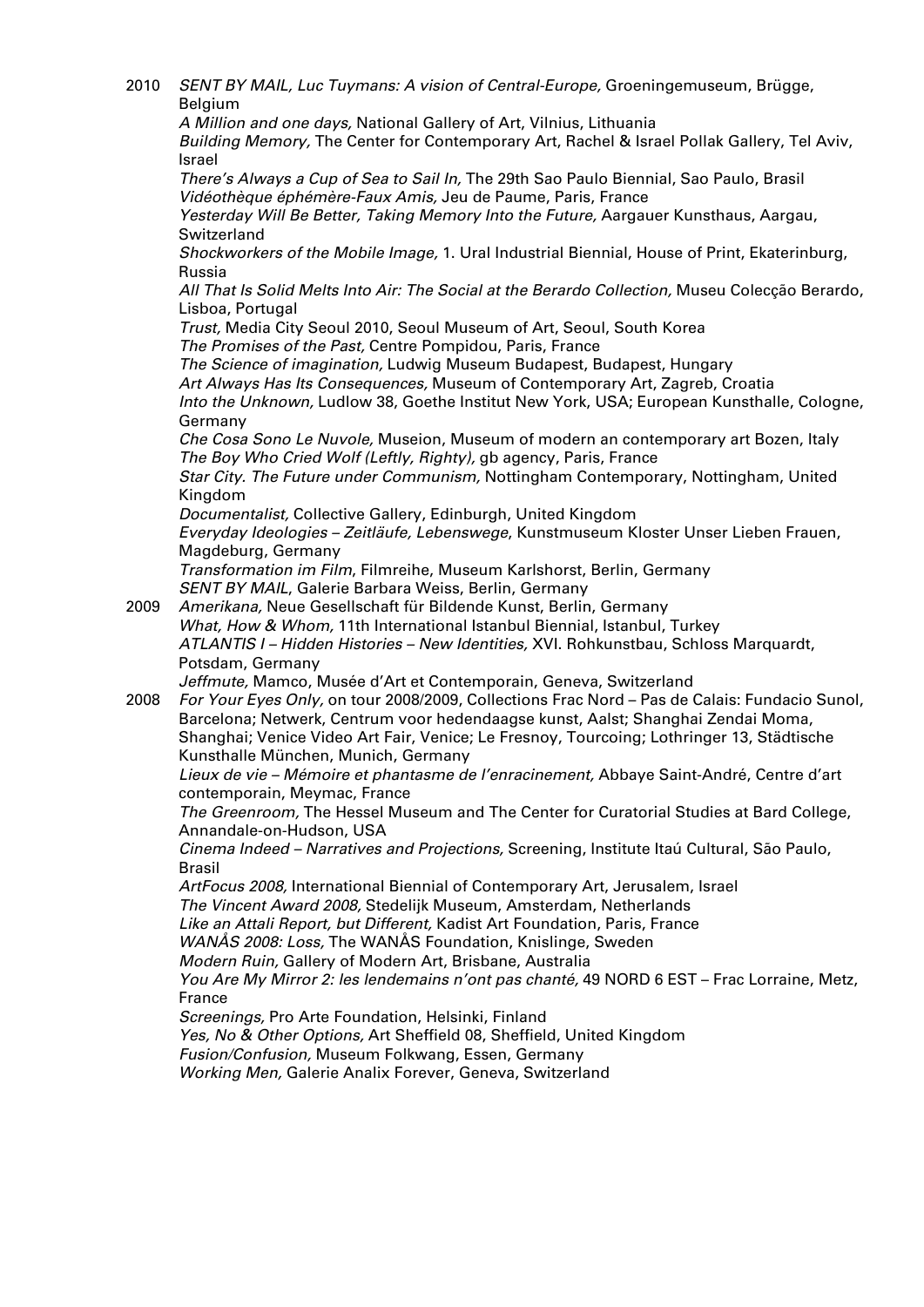| 2007 | Contour 2007, Third biennial for video art, Mechelen, Belgium<br>So close, so far away, H+F collection, Platform voor Actuel Kunst, Waregem, Belgium<br>Cine y Casi Cine, Museo Nacional Centro de Arte Reina Sofia, Madrid, Spain                       |
|------|----------------------------------------------------------------------------------------------------------------------------------------------------------------------------------------------------------------------------------------------------------|
|      | Du Machinique et du Vivant, La Réserve, Pacy sur Eure, France<br>Macba im Frankfurter Kunstverein, Frankfurter Kunstverein, Frankfurt am Main, Germany<br>Future in the Past, Slovenian Pavilion, The 52nd International Art Exhibition Venice Biennial, |
|      | Venice, Italy<br>Skulptur Projekte Münster 07, Münster, Germany                                                                                                                                                                                          |
|      | Pensée Sauvage, Kunstverein Frankfurt, Frankfurt am Main, Germany                                                                                                                                                                                        |
|      | Deimantas Narkevičius and Jùlius Koller, Art Premiere, gb agency, Art 38, Basel, Switzerland                                                                                                                                                             |
|      | Urban Connection II, Domaine de Chamarande, Chamarande, France                                                                                                                                                                                           |
|      | The Art of Failure, Kunsthaus Baselland, Basel, Switzerland                                                                                                                                                                                              |
|      | Der Prozess, Collective Memory and Social History, Prague Biennale 3, Prague, Czech                                                                                                                                                                      |
|      | Republic                                                                                                                                                                                                                                                 |
|      | 53rd International Short Film Festival Oberhausen, Oberhausen, Germany<br>Revolution, Centre d'Art Contemporain, La Passerelle, Brest, France                                                                                                            |
|      | Anachronism, Argos, Brussels, Belgium                                                                                                                                                                                                                    |
|      | So Close So Far Away, Crac Alsace, Altkirch, Switzerland                                                                                                                                                                                                 |
| 2006 | Plug In #1, Van Abbemuseum, Eindhoven, Netherlands                                                                                                                                                                                                       |
|      | The Last Chapter-Trace Route: Remapping Global Cities, The 6th Gwangju Biennale,                                                                                                                                                                         |
|      | Gwangju, South Korea<br>Histoire(s), Le Grand Café, Saint-Nazaire, France                                                                                                                                                                                |
|      | Happy Believers, 7th Werkleitz Biennal, Volkspark Halle, Halle, Germany                                                                                                                                                                                  |
|      | Une vision du monde, La collection vidéo de Jean-Conrad et Isabelle Lemaître, Maison                                                                                                                                                                     |
|      | Rouge, Paris, France                                                                                                                                                                                                                                     |
|      | 35th International Film Festival, Rotterdam, Netherlands                                                                                                                                                                                                 |
|      | Biennale Cuvée, O.K Centrum für Gegenwartskunst, Center for Contemporary Art, Linz,                                                                                                                                                                      |
| 2005 | Austria<br>Soft Target, BAK, Utrecht, Netherlands                                                                                                                                                                                                        |
|      | Delicious, Delicious, Sint-Truiden, Belgium                                                                                                                                                                                                              |
|      | Petites Compositions entre amis, Séquence 2, gb agency, Paris, France                                                                                                                                                                                    |
|      | Black Market Worlds, The 9th Baltic Triennial, CAC, Vilnius, Lithuania                                                                                                                                                                                   |
|      | Prague Biennial, Czech National Museum, Prague, Czech Republic                                                                                                                                                                                           |
|      | The Invisible Insurrection of a Million, Sala Rekalde, Bilbao, Spain<br>Do Not Interrupt Your Activities, Royal College of Art Galleries, London, United Kingdom                                                                                         |
|      | Mémoires vives/Schwindel Gefühle, Plattform, Berlin, Germany                                                                                                                                                                                             |
|      | Video Rental, e-flux space, New York, USA                                                                                                                                                                                                                |
| 2004 | Busan Biennale, Busan, South Korea                                                                                                                                                                                                                       |
|      | Time and Again, Stedelijk Museum, Amsterdam, Netherlands                                                                                                                                                                                                 |
|      | Instant Europe, Villa Manin Centro d'Arte Contemporanea, Udine, Italy<br>The Future is not what it used to be, Galerie für Zeitgenössische Kunst, Leipzig, German                                                                                        |
|      | Brainstorming, topographie de la morale, Centre d'Art Contemporain, Vassivière, France                                                                                                                                                                   |
|      | Focus on D. Narkevičius, 33rd International Film Festival Rotterdam, Netherlands                                                                                                                                                                         |
|      | Films by Anna Klamroth & Deimantas Narkevičius, Dundee Contemporary Arts, Dundee,                                                                                                                                                                        |
|      | United Kingdom                                                                                                                                                                                                                                           |
|      | Utopia Station Posters, DasTAT/Bockenheimer Depot, Frankfurt am Main, Germany                                                                                                                                                                            |
| 2003 | The Role of a Lifetime, Second Video Festival, Kunstverein Muenchen, Munich, Germany<br>Now What, Dreaming a better world in six parts, BAK, Basis Voor Actuele Kunst, Utrecht,                                                                          |
|      | Netherlands                                                                                                                                                                                                                                              |
|      | Utopia Station Posters, Haus der Kunst, Munich, Germany; Museum in Progress, Vienna,                                                                                                                                                                     |
|      | Austria                                                                                                                                                                                                                                                  |
|      | Links, gb agency, Paris, France                                                                                                                                                                                                                          |
|      | Utopia Station, 50th Venice Biennial, Venice, Italy<br>Déplacements, ARC, Musée d'Art Moderne de la ville de Paris, Paris, France                                                                                                                        |
|      | Nouvelles acquisitions, Musée d'Art Moderne de la ville de Paris, Paris, France                                                                                                                                                                          |
|      | Bareikis/Narkevičius, National Gallery Zacheta, Warsaw, Poland                                                                                                                                                                                           |
|      | Opening show, Die Brücke, Kölnischer Kunstverein, Cologne, Germany                                                                                                                                                                                       |
|      | Exposing Cinema, International Film Festival, Rotterdam, Netherlands                                                                                                                                                                                     |